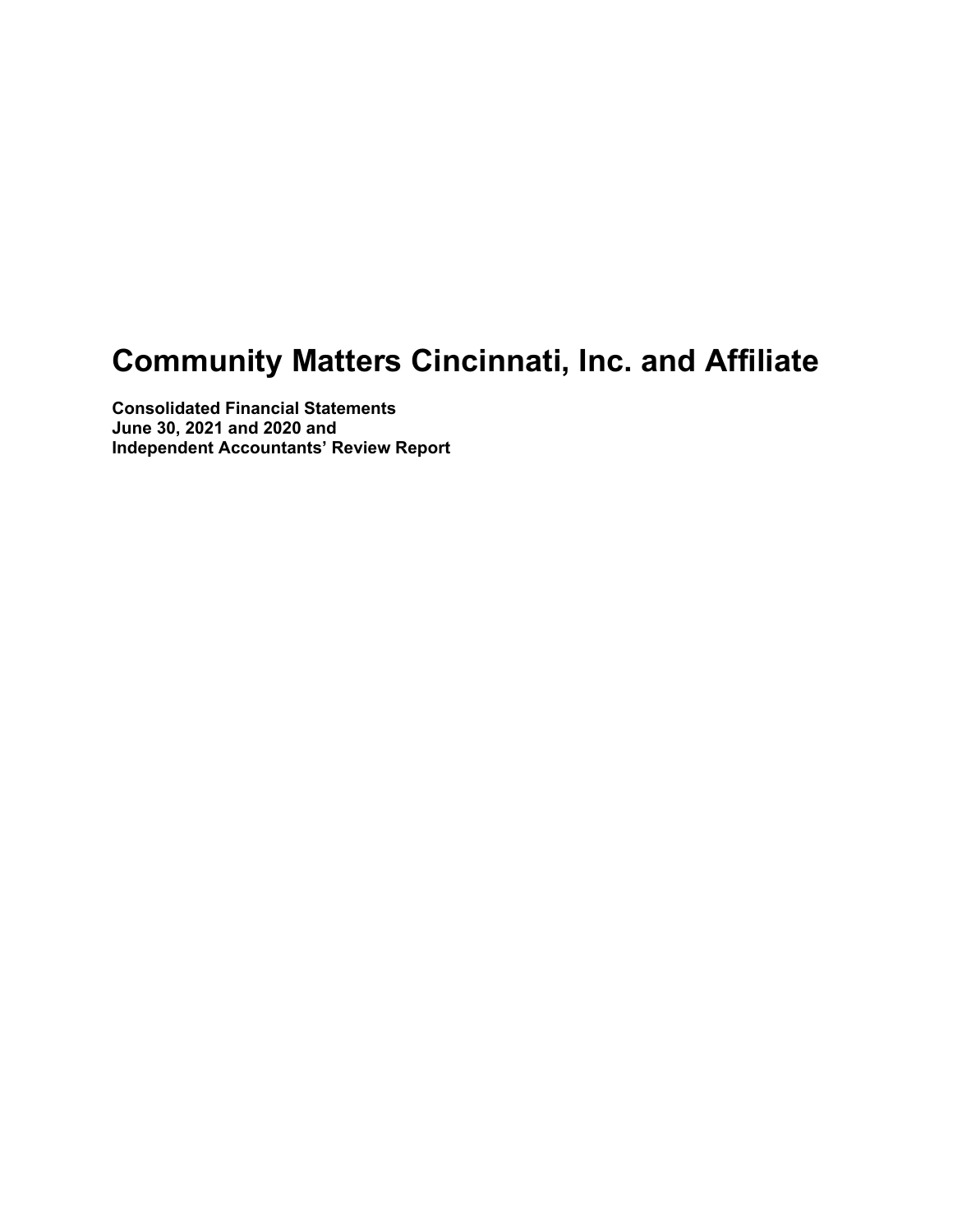# **June 30, 2021 and 2020**

# **Contents**

|                                                       | Page(s) |
|-------------------------------------------------------|---------|
| Independent Accountants' Review Report                |         |
| Financial Statements:                                 |         |
| Consolidated Statements of Financial Position         | 2       |
| <b>Consolidated Statements of Activities</b>          | $3 - 4$ |
| <b>Consolidated Statements of Functional Expenses</b> | $5 - 6$ |
| <b>Consolidated Statements of Cash Flows</b>          | 7       |
| Notes to Consolidated Financial Statements            | 8 - 17  |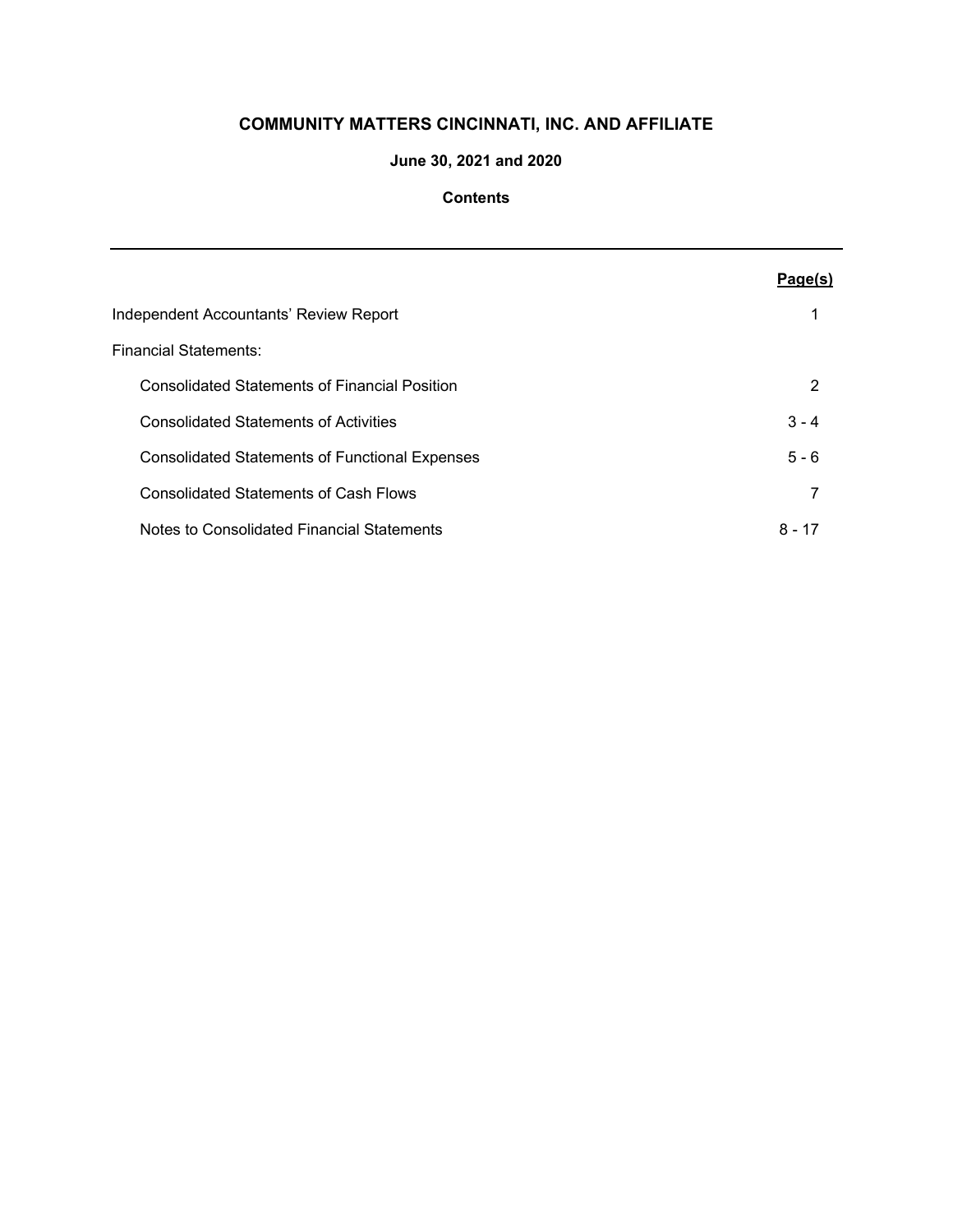

**OHIO CINCINNATI OFFICE** 150 E. 4th Street Cincinnati, OH 45202 Main: 513.241.8313 Fax: 513.241.8303

#### **Independent Accountants' Review Report**

To the Board of Trustees of Community Matters Cincinnati, Inc. Cincinnati, Ohio

We have reviewed the accompanying consolidated financial statements Community Matters Cincinnati, Inc. and Affiliate (Organizations), which comprise the consolidated statements of financial position as of June 30, 2021 and 2020, and the related consolidated statements of activities, functional expenses and cash flows for the years then ended, and the related notes to the consolidated financial statements. A review includes primarily applying analytical procedures to management's financial data and making inquiries of Organization management. A review is substantially less in scope than an audit, the objective of which is the expression of an opinion regarding the consolidated financial statements as a whole. Accordingly, we do not express such an opinion.

#### **Management's Responsibility for the Consolidated Financial Statements**

Management is responsible for the preparation and fair presentation of these consolidated financial statements in accordance with accounting principles generally accepted in the United States of America; this includes the design, implementation, and maintenance of internal control relevant to the preparation and fair presentation of the consolidated financial statements that are free from material misstatement whether due to fraud or error.

#### **Accountants' Responsibility**

Our responsibility is to conduct the review engagements in accordance with Statements on Standards for Accounting and Review Services promulgated by the Accounting and Review Services Committee of the AICPA. Those standards require us to perform procedures to obtain limited assurance as a basis for reporting whether we are aware of any material modifications that should be made to the consolidated financial statements for them to be in accordance with accounting principles generally accepted in the United States of America. We believe that the results of our procedures provide a reasonable basis for our conclusion.

#### **Accountants' Conclusion**

Based on our reviews, we are not aware of any material modifications that should be made to the accompanying consolidated financial statements in order for them to be in conformity with accounting principles generally accepted in the United States of America.

#### **Correction of Error**

As discussed in Note 11 to the consolidated financial statements, an error resulting in the overstatement of previously reported program service fees revenue as of June 30, 2020 was discovered by management of Community Matters Cincinnati, Inc. and Affiliate subsequent to the issuance of our report on those financial statements dated October 29, 2020. Accordingly, an adjustment has been made to net assets as of July 1, 2019 to correct the error.

Burnes, Dennig & Co., Std.

November 5, 2021 Cincinnati, Ohio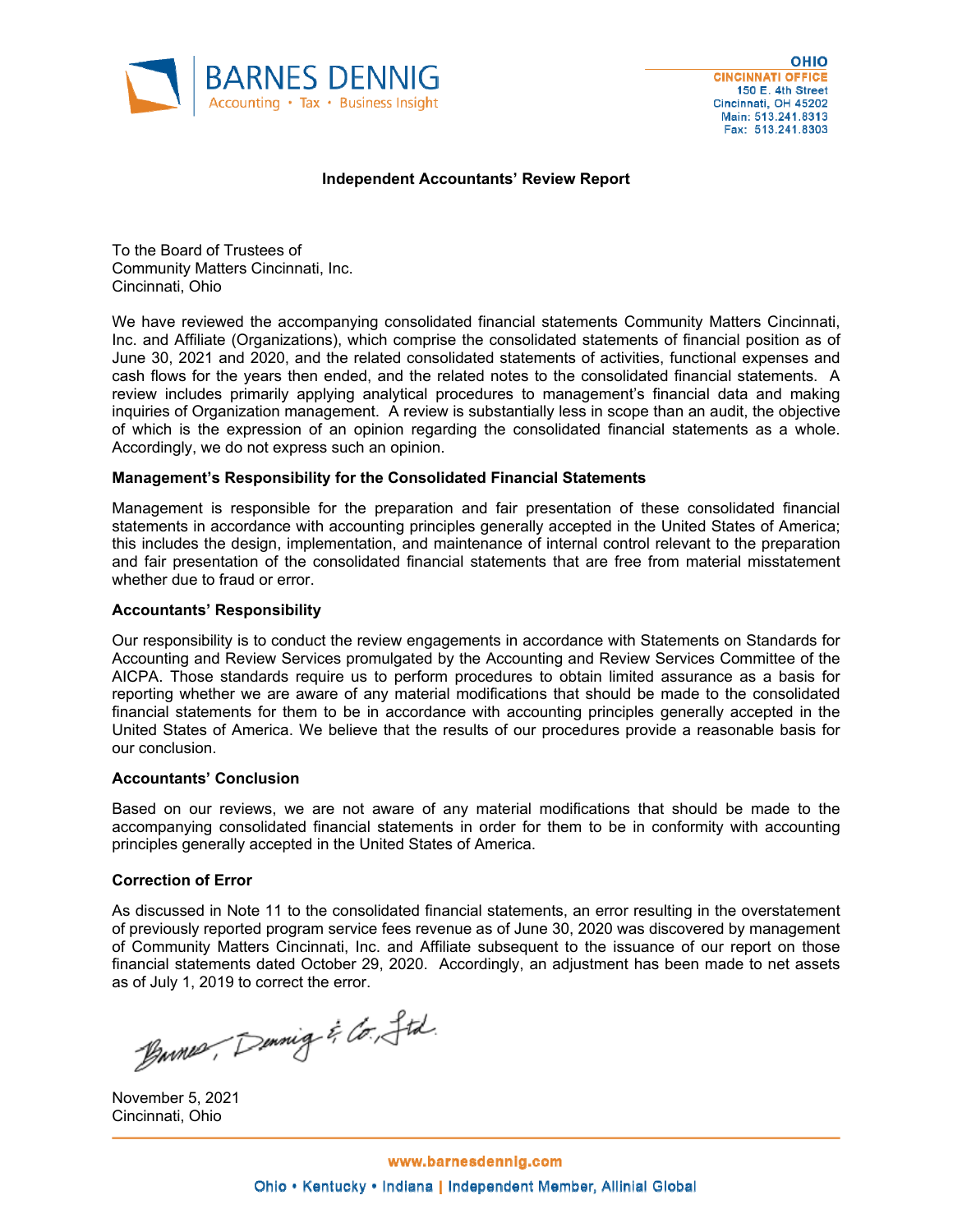## **Consolidated Statements of Financial Position June 30, 2021 and 2020**

|                                       | 2021            | 2020 |            |
|---------------------------------------|-----------------|------|------------|
|                                       |                 |      | (Restated) |
| <b>Assets</b>                         |                 |      |            |
| Cash                                  | \$<br>290,343   | \$   | 166,989    |
| Grants receivable                     | 166,384         |      | 23,492     |
| Other receivables                     | 52,056          |      | 10,442     |
| Other assets                          | 2,914           |      | 3,079      |
| Property and equipment, net           | 571,937         |      | 754,102    |
| Property and equipment held for sale  | 118,170         |      |            |
| <b>Total assets</b>                   | 1,201,804       |      | 958,104    |
| <b>Liabilities and Net Assets</b>     |                 |      |            |
| <b>Liabilities</b>                    |                 |      |            |
| Accounts payable and accrued expenses | \$<br>23,928    | \$   | 28,254     |
| Due to others                         | 43,514          |      | 46,233     |
| Deferred rental income                | 51,882          |      | 31,006     |
| Notes payable                         | 101,583         |      | 225,551    |
| <b>Total liabilities</b>              | 220,907         |      | 331,044    |
| <b>Net Assets</b>                     |                 |      |            |
| Without donor restrictions            | 710,243         |      | 534,918    |
| With donor restrictions               | 270,654         |      | 92,142     |
| Total net assets                      | 980,897         |      | 627,060    |
| Total liabilities and net assets      | \$<br>1,201,804 | \$   | 958,104    |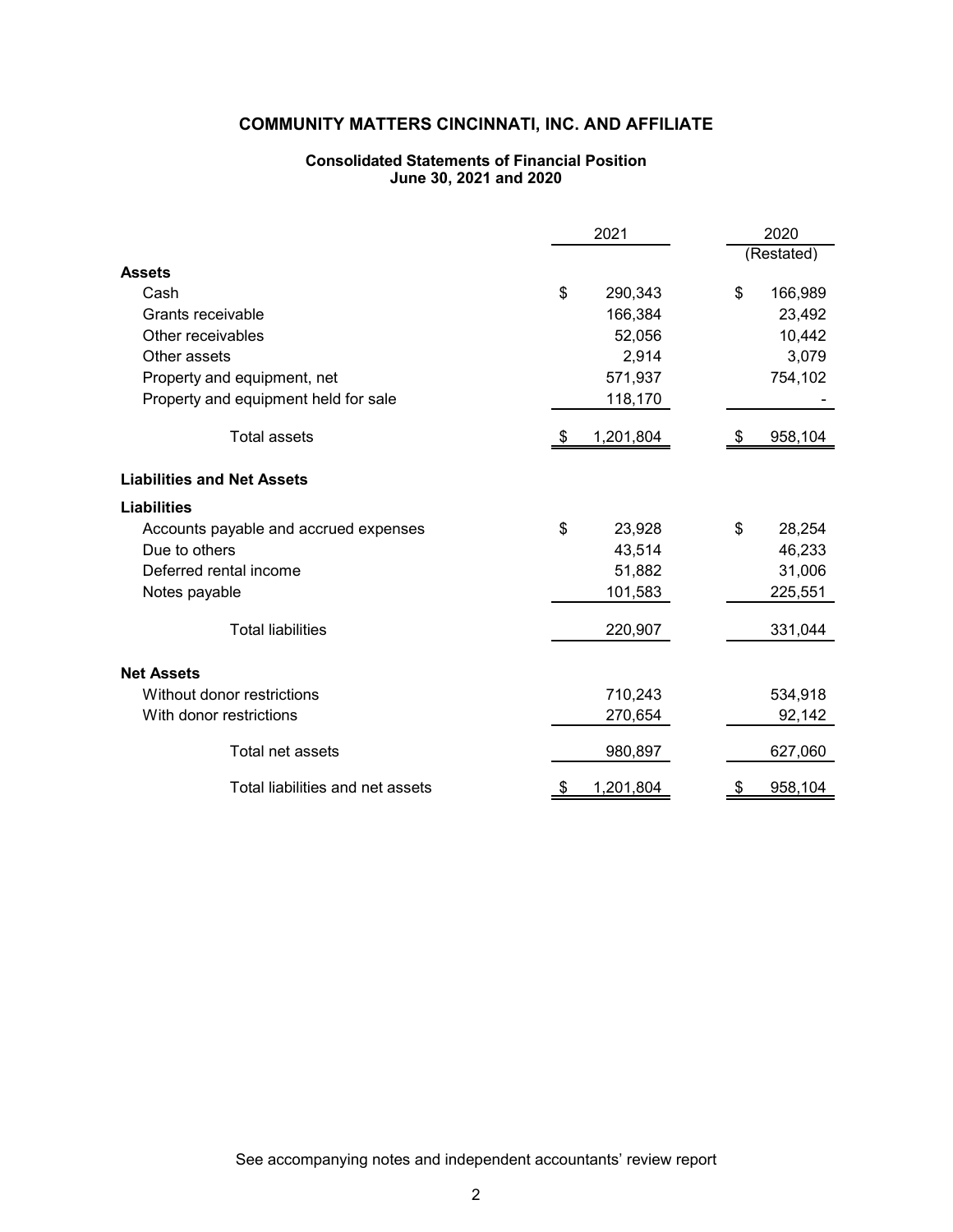## **Consolidated Statement of Activities Year Ended June 30, 2021**

|                                                 | <b>Without Donor</b> |                     | <b>With Donor</b> |                     |               |
|-------------------------------------------------|----------------------|---------------------|-------------------|---------------------|---------------|
|                                                 |                      | <b>Restrictions</b> |                   | <b>Restrictions</b> | <b>Total</b>  |
| Revenue and other support                       |                      |                     |                   |                     |               |
| Contributions                                   | \$                   | 425,196             | \$                | 225,424             | \$<br>650,620 |
| Rental income                                   |                      | 77,709              |                   |                     | 77,709        |
| Special events                                  |                      | 64,043              |                   |                     | 64,043        |
| Program service fees                            |                      | 35,003              |                   |                     | 35,003        |
| Government grants and credits                   |                      | 80,871              |                   |                     | 80,871        |
| Forgiveness of Paycheck Protection Program loan |                      | 60,100              |                   |                     | 60,100        |
| Contribution received in donation of            |                      |                     |                   |                     |               |
| Healthy Homes Block By Block                    |                      | 71,417              |                   |                     | 71,417        |
| Other Income                                    |                      | 80,620              |                   |                     | 80,620        |
| In-kind contributions                           |                      | 59,339              |                   |                     | 59,339        |
| Net assets released from restriction            |                      | 46,912              |                   | (46, 912)           |               |
| Total revenue and other support                 |                      | 1,001,210           |                   | 178,512             | 1,179,722     |
| <b>Expenses</b>                                 |                      |                     |                   |                     |               |
| Program                                         |                      | 728,223             |                   |                     | 728,223       |
| Management and general                          |                      | 26,495              |                   |                     | 26,495        |
| Fundraising                                     |                      | 71,167              |                   |                     | 71,167        |
| Total expenses                                  |                      | 825,885             |                   |                     | 825,885       |
| <b>Change in net assets</b>                     |                      | 175,325             |                   | 178,512             | 353,837       |
| Net assets, beginning of year                   |                      | 534,918             |                   | 92,142              | 627,060       |
| Net assets, end of year                         | \$                   | 710,243             | \$                | 270,654             | \$<br>980,897 |

See accompanying notes and independent accountants' review report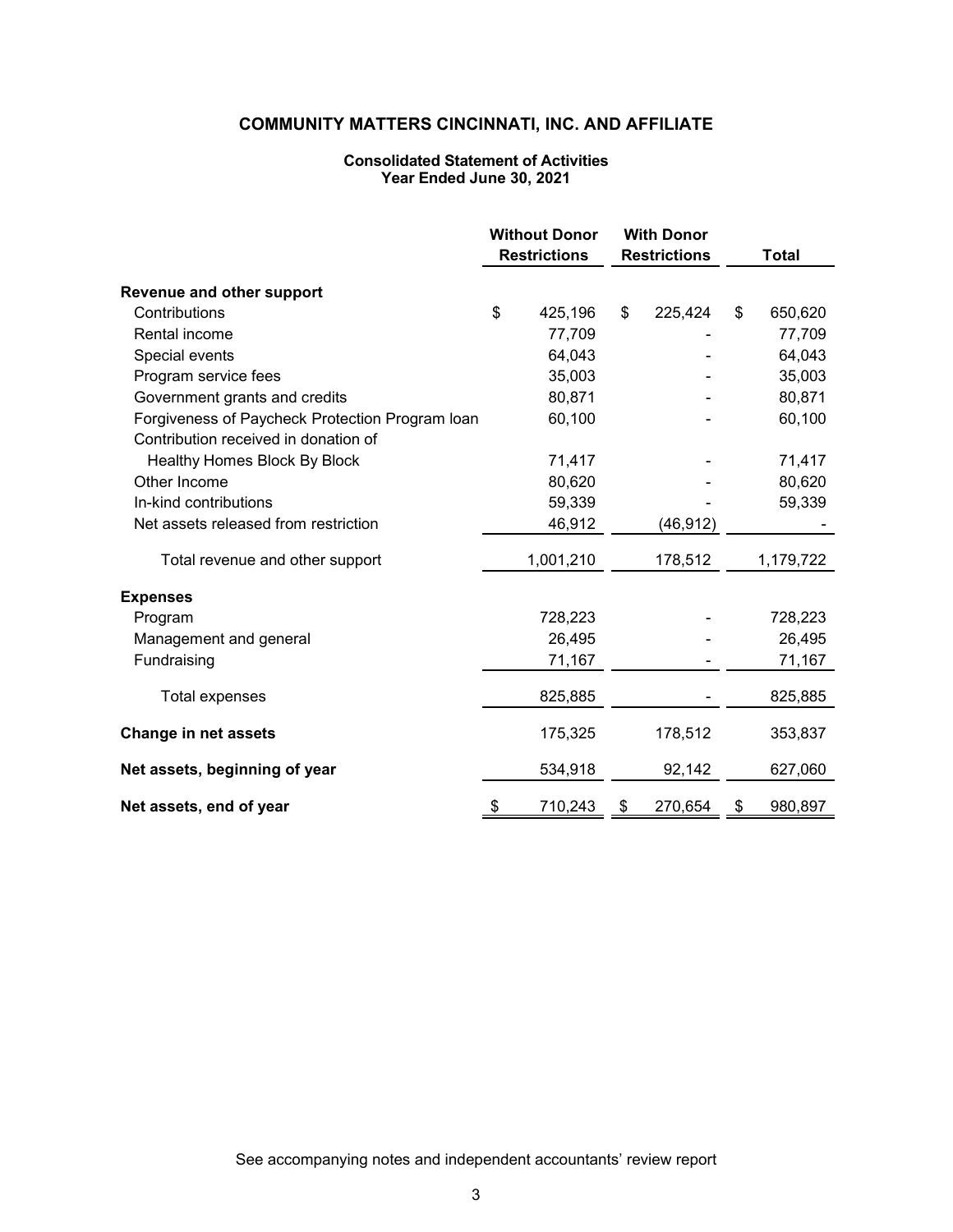## **Consolidated Statement of Activities Year Ended June 30, 2020**

|                                                     | <b>Without Donor</b> |                     | <b>With Donor</b> |                     |    |              |
|-----------------------------------------------------|----------------------|---------------------|-------------------|---------------------|----|--------------|
|                                                     |                      | <b>Restrictions</b> |                   | <b>Restrictions</b> |    | <b>Total</b> |
|                                                     |                      |                     |                   |                     |    | (Restated)   |
| Revenue and other support                           |                      |                     |                   |                     |    |              |
| Contributions                                       | \$                   | 338,552             | \$                | 16,700              | \$ | 355,252      |
| Rental income                                       |                      | 126,434             |                   |                     |    | 126,434      |
| Special events                                      |                      | 79,842              |                   |                     |    | 79,842       |
| Program service fees                                |                      | 40,790              |                   |                     |    | 40,790       |
| Other Income                                        |                      | 63,967              |                   |                     |    | 63,967       |
| In-kind contributions                               |                      | 7,180               |                   |                     |    | 7,180        |
| Net assets released from restriction                |                      | 88,598              |                   | (88, 598)           |    |              |
| Total revenue and other support                     |                      | 745,363             |                   | (71, 898)           |    | 673,465      |
| <b>Expenses</b>                                     |                      |                     |                   |                     |    |              |
| Program                                             |                      | 613,536             |                   |                     |    | 613,536      |
| Management and general                              |                      | 27,662              |                   |                     |    | 27,662       |
| Fundraising                                         |                      | 85,878              |                   |                     |    | 85,878       |
| Total expenses                                      |                      | 727,076             |                   |                     |    | 727,076      |
| <b>Change in net assets</b>                         |                      | 18,287              |                   | (71, 898)           |    | (53, 611)    |
| Net assets, beginning of year, as originally stated |                      | 547,563             |                   | 164,040             |    | 711,603      |
| Restatement of prior period financial statements    |                      | (30,932)            |                   |                     |    | (30,932)     |
| Net assets, beginning of year, restated             |                      | 516,631             |                   | 164,040             |    | 680,671      |
| Net assets, end of year                             | \$                   | 534,918             | \$                | 92,142              | \$ | 627,060      |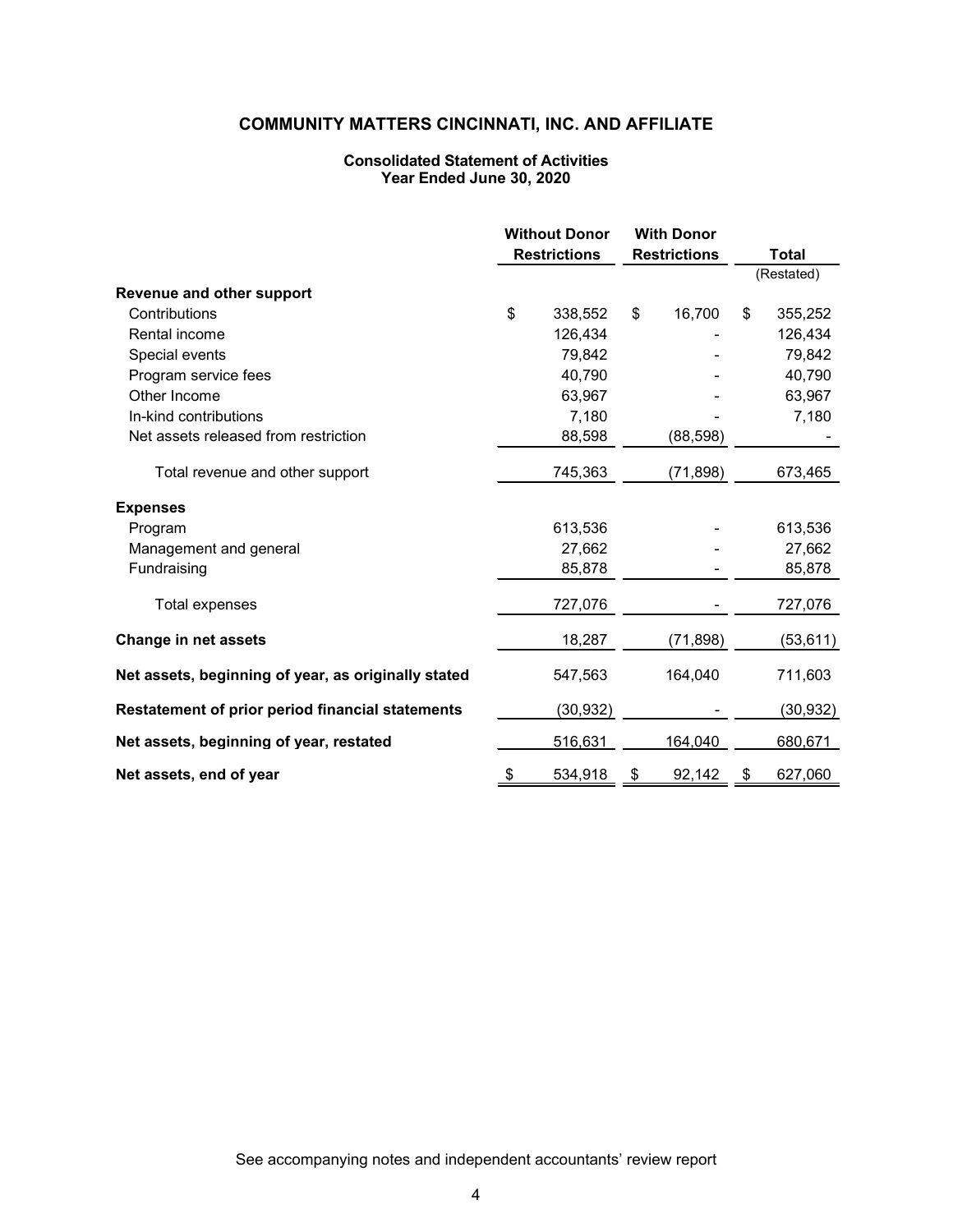# **Consolidated Statement of Functional Expenses Year Ended June 30, 2021**

|                        |               | <b>Management</b> |                    |               |
|------------------------|---------------|-------------------|--------------------|---------------|
|                        | Program       | and general       | <b>Fundraising</b> | <b>Total</b>  |
| <b>Salaries</b>        | \$<br>309,260 | \$<br>15,325      | \$<br>31,567       | \$<br>356,152 |
| Occupancy              | 120,947       | 825               | 1,456              | 123,228       |
| Benefits and taxes     | 79,180        | 4,889             | 8,310              | 92,379        |
| <b>Utilities</b>       | 43,557        | 1,182             | 2,090              | 46,829        |
| Supplies and materials | 44,654        | 107               | 171                | 44,932        |
| In-kind goods          | 37,282        |                   |                    | 37,282        |
| Special events         |               |                   | 22,973             | 22,973        |
| Depreciation           | 37,639        | 1,406             | 2,486              | 41,531        |
| Professional services  | 15,549        | 1,538             |                    | 17,087        |
| Insurance              | 17,802        | 658               | 1,163              | 19,623        |
| Office expenses        | 9,677         | 374               | 613                | 10,664        |
| Interest expense       | 7,153         |                   |                    | 7,153         |
| Travel and meetings    | 5,523         | 191               | 338                | 6,052         |
| Total expenses         | 728,223       | \$<br>26,495      | \$<br>71,167       | \$<br>825,885 |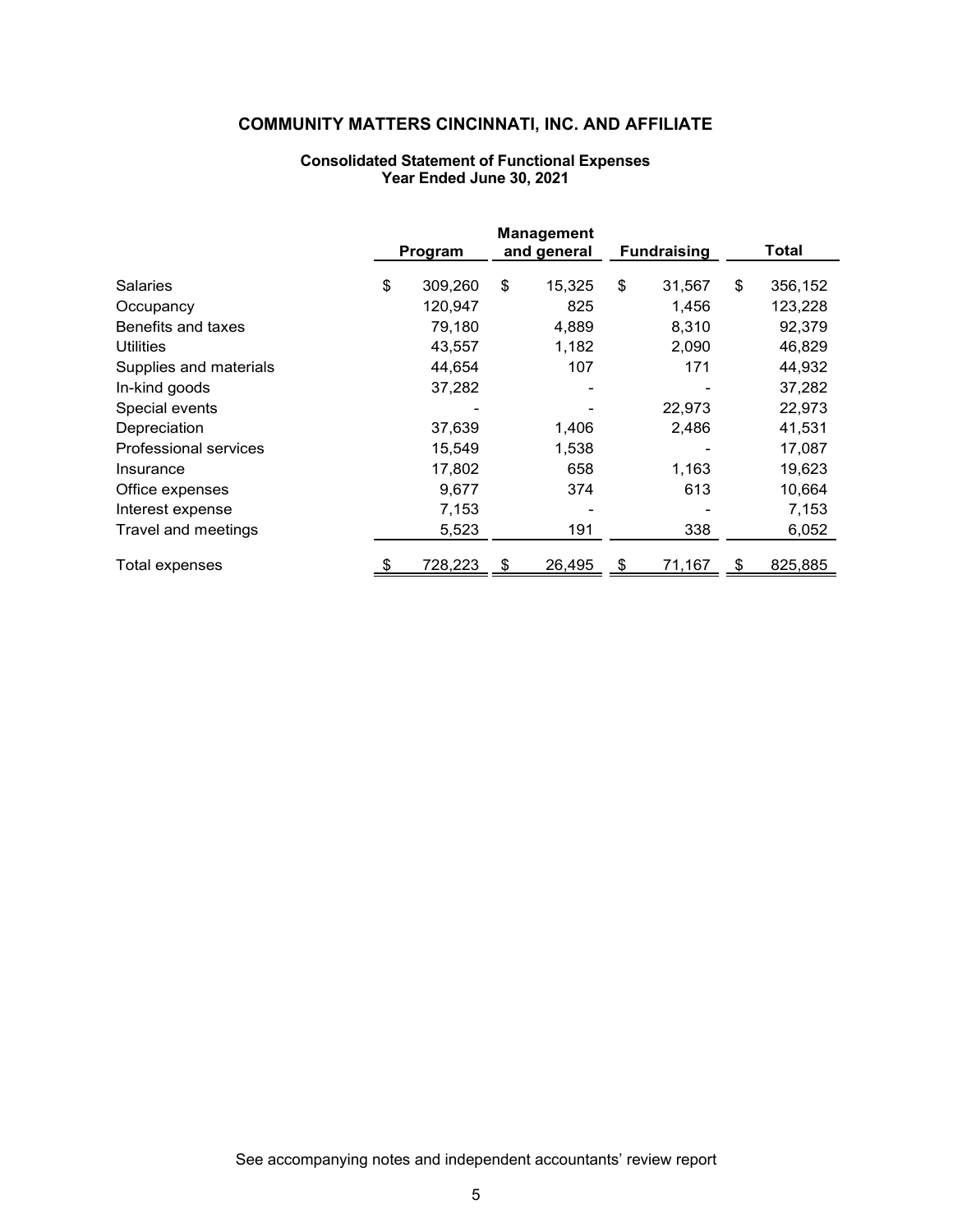# **Consolidated Statement of Functional Expenses Year Ended June 30, 2020**

|                            | <b>Management</b> |         |    |             |    |                    |               |
|----------------------------|-------------------|---------|----|-------------|----|--------------------|---------------|
|                            |                   | Program |    | and general |    | <b>Fundraising</b> | <b>Total</b>  |
|                            |                   |         |    |             |    |                    | (Restated)    |
| <b>Salaries</b>            | \$                | 257,370 | \$ | 13,317      | \$ | 24,000             | \$<br>294,687 |
| Occupancy                  |                   | 118,028 |    | 860         |    | 1,421              | 120,309       |
| Benefits and taxes         |                   | 45,183  |    | 2,996       |    | 5,019              | 53,198        |
| Utilities                  |                   | 45,024  |    | 2,042       |    | 3,373              | 50,439        |
| Supplies and materials     |                   | 44,619  |    | 179         |    | 184                | 44,982        |
| Special events             |                   |         |    |             |    | 44,084             | 44,084        |
| Depreciation               |                   | 35,280  |    | 3,442       |    | 4,302              | 43,024        |
| Professional services      |                   | 24,094  |    | 3,106       |    | 652                | 27,852        |
| Insurance                  |                   | 16,741  |    | 1,004       |    | 1,659              | 19,404        |
| Office expenses            |                   | 12,829  |    | 374         |    | 619                | 13,822        |
| Interest expense           |                   | 8,671   |    |             |    |                    | 8,671         |
| <b>Travel and meetings</b> |                   | 5,697   |    | 342         |    | 565                | 6,604         |
| Total expenses             | \$                | 613,536 | \$ | 27,662      | \$ | 85,878             | \$<br>727,076 |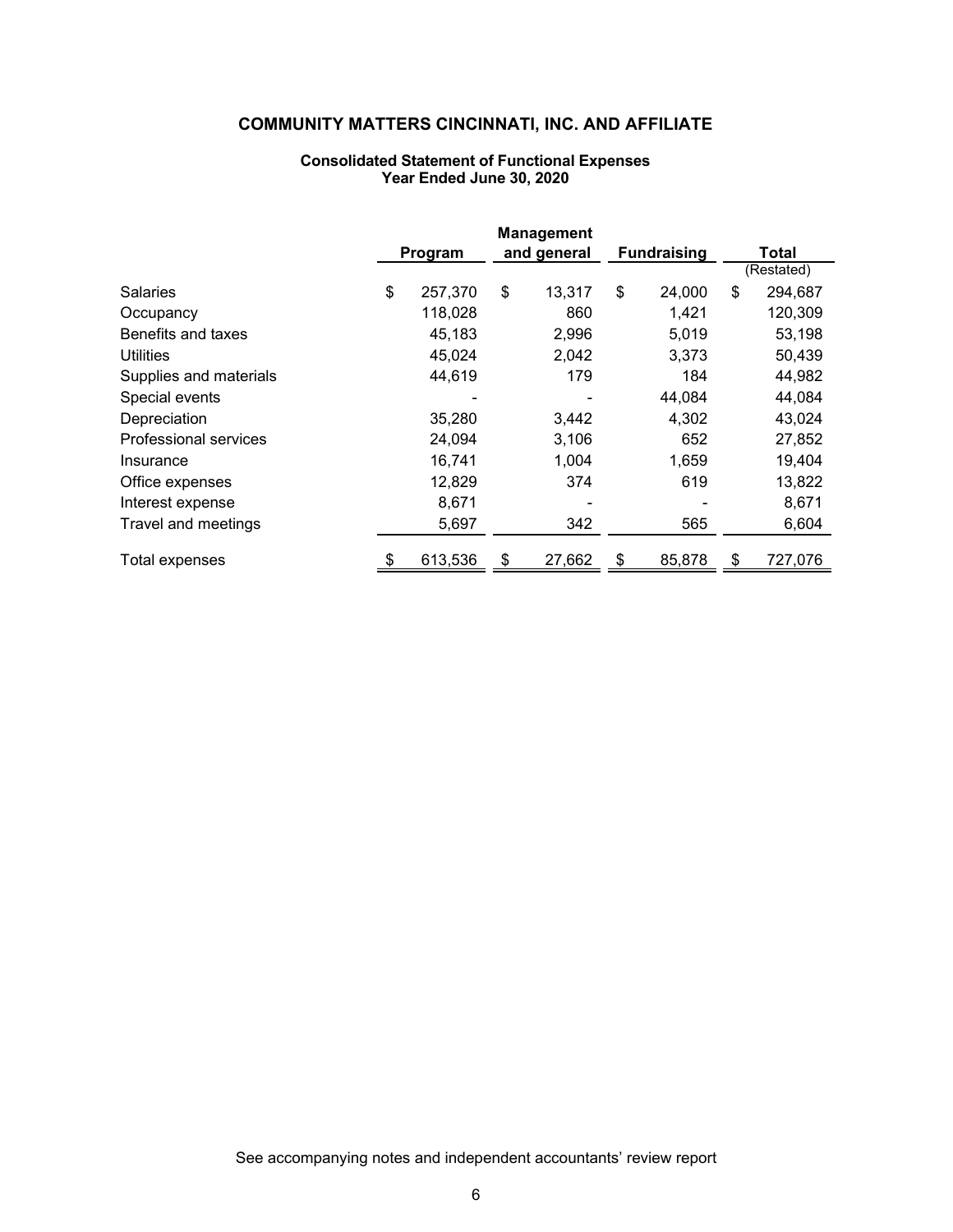# **Consolidated Statements of Cash Flows Years Ended June 30, 2021 and 2020**

|                                                                   |    | 2021       |    | 2020       |  |
|-------------------------------------------------------------------|----|------------|----|------------|--|
|                                                                   |    |            |    | (Restated) |  |
| Cash flows from operating activities                              |    |            |    |            |  |
| Change in net assets                                              | \$ | 353,837    | \$ | (53, 611)  |  |
| Adjustments to reconcile change in net assets to                  |    |            |    |            |  |
| net cash from operating activities:                               |    |            |    |            |  |
| Depreciation                                                      |    | 41,531     |    | 43,024     |  |
| Amortization of debt issuance costs included in interest expense  |    | 416        |    | 416        |  |
| Gain on disposal of property and equipment                        |    | (27, 536)  |    |            |  |
| Forgiveness of Paycheck Protection Program Ioan                   |    | (60, 100)  |    |            |  |
| Contribution received in donation of Healthy Homes Block by Block |    | (71, 417)  |    |            |  |
| Changes in:                                                       |    |            |    |            |  |
| Grants receivable                                                 |    | (142, 892) |    | 40,264     |  |
| Other receivables                                                 |    | (41, 614)  |    |            |  |
| Other assets                                                      |    | 165        |    | 4,941      |  |
| Accounts payable and accrued expenses                             |    | (4,326)    |    | 10,276     |  |
| Due to others                                                     |    | (2,719)    |    | (24, 550)  |  |
| Deferred rental income                                            |    | 20,876     |    | 74         |  |
| Net cash provided by operating activities                         |    | 66,221     |    | 20,834     |  |
| Cash flows from investing activities                              |    |            |    |            |  |
| Purchase of property and equipment                                |    |            |    | (5,000)    |  |
| Proceeds from sale of property and equipment                      |    | 50,000     |    |            |  |
| Acquisition of Healthy Homes Block By Block                       |    | 71,417     |    |            |  |
| Net cash provided (used) by investing activities                  |    | 121,417    |    | (5,000)    |  |
| <b>Cash flows from financing activities</b>                       |    |            |    |            |  |
| Proceeds from issuance of note payable                            |    |            |    | 60,100     |  |
| Principal payments on notes payable                               |    | (64, 284)  |    | (20, 173)  |  |
| Net cash provided (used) by financing activities                  |    | (64, 284)  |    | 39,927     |  |
| Net change in cash                                                |    | 123,354    |    | 55,761     |  |
| Cash, beginning of year                                           |    | 166,989    |    | 111,228    |  |
| Cash, end of year                                                 | æ. | 290,343    | \$ | 166,989    |  |
| Supplemental cash flows information                               |    |            |    |            |  |
| Cash paid for interest                                            | \$ | 6.737      | \$ | 8,255      |  |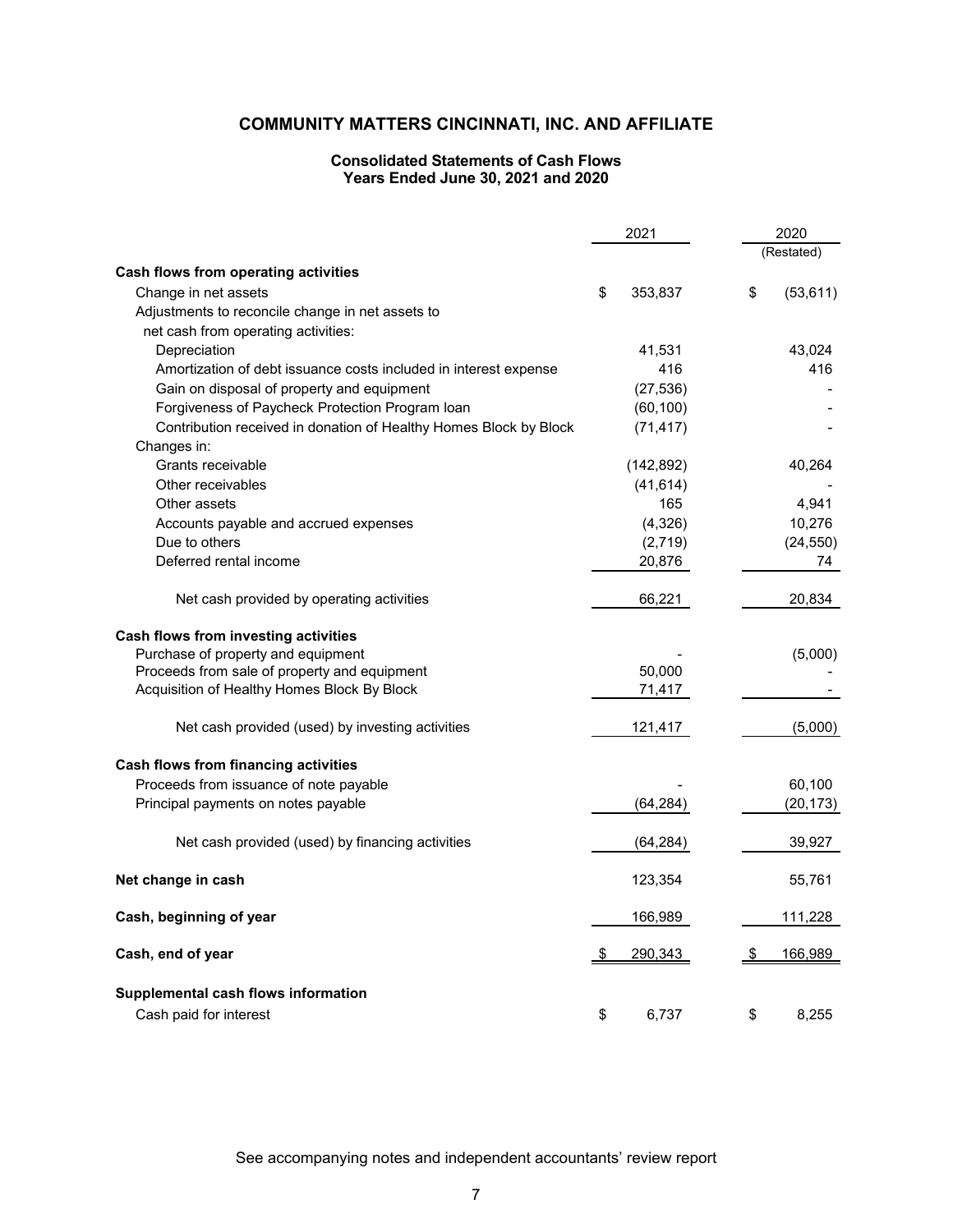#### **Notes to Consolidated Financial Statements**

#### **NOTE 1 NATURE OF OPERATIONS AND SUMMARY OF SIGNIFICANT ACCOUNTING POLICIES**

#### *Nature of Operations*

 Community Matters Cincinnati, Inc. (which was formerly known as Opportunity Matters, Inc. (dba Community Matters) until amended in 2018) was incorporated as a not-for-profit organization under the laws of the state of Ohio in 2014. Its mission is to create a thriving and more just community by removing barriers to opportunity in the Cincinnati, Ohio area. Community Matters Cincinnati, Inc.'s revenue and other support are derived principally from contributions, rental income and program service fees. Its main programs consist of the following:

Family Stabilization – partner with families to achieve their goals

 Resident Leadership – invest in the skills, interests, and talents of Lower Price Hill residents to lead community initiatives, develop business, and lead community development

 Thriving Community – transform physical spaces and buildings to ensure Lower Price Hill is an affordable and vibrant place to live

Community Matters Holdings, LLC is a single purpose Ohio limited liability company formed by Community Matters Cincinnati, Inc. for the purpose of acquiring real property. Pursuant to the operating agreement effective December 2014, Community Matters Cincinnati, Inc. is the sole member. All capital contributions have been eliminated in consolidation.

#### *Principles of Consolidation*

 The consolidated financial statements include Community Matters Cincinnati, Inc. and its wholly owned and controlled affiliate, Community Matters Holdings, LLC. The two entities are collectively referred to in this report as the "Organization." All significant inter-organizational transactions have been eliminated.

#### *Financial Statement Presentation*

The consolidated financial statements have been prepared on the accrual basis of accounting in accordance with accounting principles generally accepted in the United States of America (GAAP). The Organization is required to report information regarding its financial position and activities according to two classes of net assets: net assets without donor restrictions, which are available for use in general operations and not subject to donor restrictions; and net assets with donor restrictions, which are either temporary in nature, such as those that will be met by the passage of time or other events specified by the donor, or are perpetual in nature, where the donor stipulates that resources be maintained in perpetuity.

#### *Cash / Concentration of Credit Risk*

 The Organization maintains its cash in bank deposit accounts which, at times, exceed federally insured limits. The Organization has not experienced any losses in such accounts and management believes it is not exposed to any significant credit risk.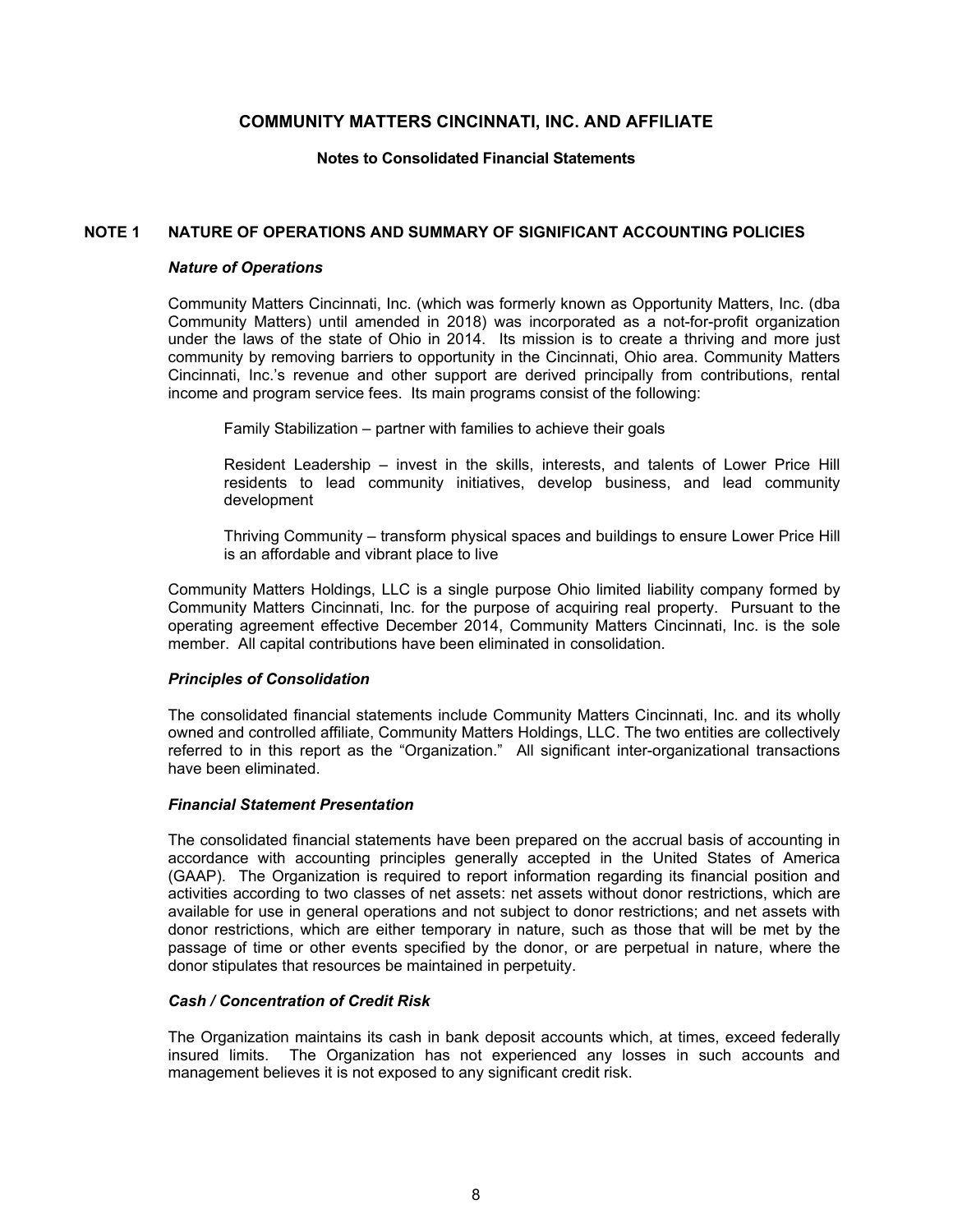#### **Notes to Consolidated Financial Statements (Continued)**

#### **NOTE 1 NATURE OF OPERATIONS AND SUMMARY OF SIGNIFICANT ACCOUNTING POLICIES (CONTINUED)**

#### *Property and Equipment*

 Property and equipment are recorded at cost and include all direct costs of acquisition and construction. If donated or impaired, property and equipment are recorded at fair value at the time of the gift or determination. Major improvements are capitalized, while maintenance and repairs are expensed as incurred. Depreciation is provided on a straight-line basis over the estimated useful lives of the respective assets. Depreciation will be provided once the property or equipment is placed in service.

Under applicable GAAP for property and equipment, the Organization assesses the recoverability of the carrying amount of property and equipment if certain events or changes occur, such as a significant decrease in market value of the assets or a significant change in operating conditions. Based on its most recent analysis, the Organization believes no impairments existed at June 30, 2021 and 2020.

#### *Due to Others*

The Organization shares management and support staff, contract services and other fees with Education Matters, Inc., an Ohio not-for-profit corporation, which allows both parties to advance their missions more effectively. Total shared costs with Education Matters, Inc. for 2021 and 2020 was \$117,738 and \$105,450, respectively. Amounts due to Education Matters, Inc. as of June 30, 2021 and 2020 were \$43,514 and \$46,233, respectively.

#### *Contributions*

The Organization records gifts of cash and other assets at their fair value as of the date of contribution. Such donations are recorded as revenue without donor restrictions unless explicit donor stipulations specify how the donated assets must be used. Gifts received with a donor stipulation that limits their use are reported as revenue and net assets with donor restrictions. When a donor stipulated time restriction ends, or purpose restriction is accomplished, net assets with donor restrictions are reclassified to net assets without donor restrictions and reported in the statements of activities as net assets released from restrictions. Gifts having donor stipulations which are satisfied in the period the gift is received are reported as net assets without donor restrictions.

Gifts of long-lived assets with explicit restrictions that specify how the assets are to be used and gifts of cash or other assets that must be used to acquire long-lived assets are reported as revenue with donor restrictions. Absent explicit donor stipulations about how long-lived assets must be maintained, the Organization reports expirations of donor restrictions when the donated or acquired long-lived assets are placed in service.

#### *In-Kind Contributions*

In-kind contributions consist primarily of donated goods and contributed services requiring specialized skill, both of which are recorded as revenues and expenditures at estimated fair value.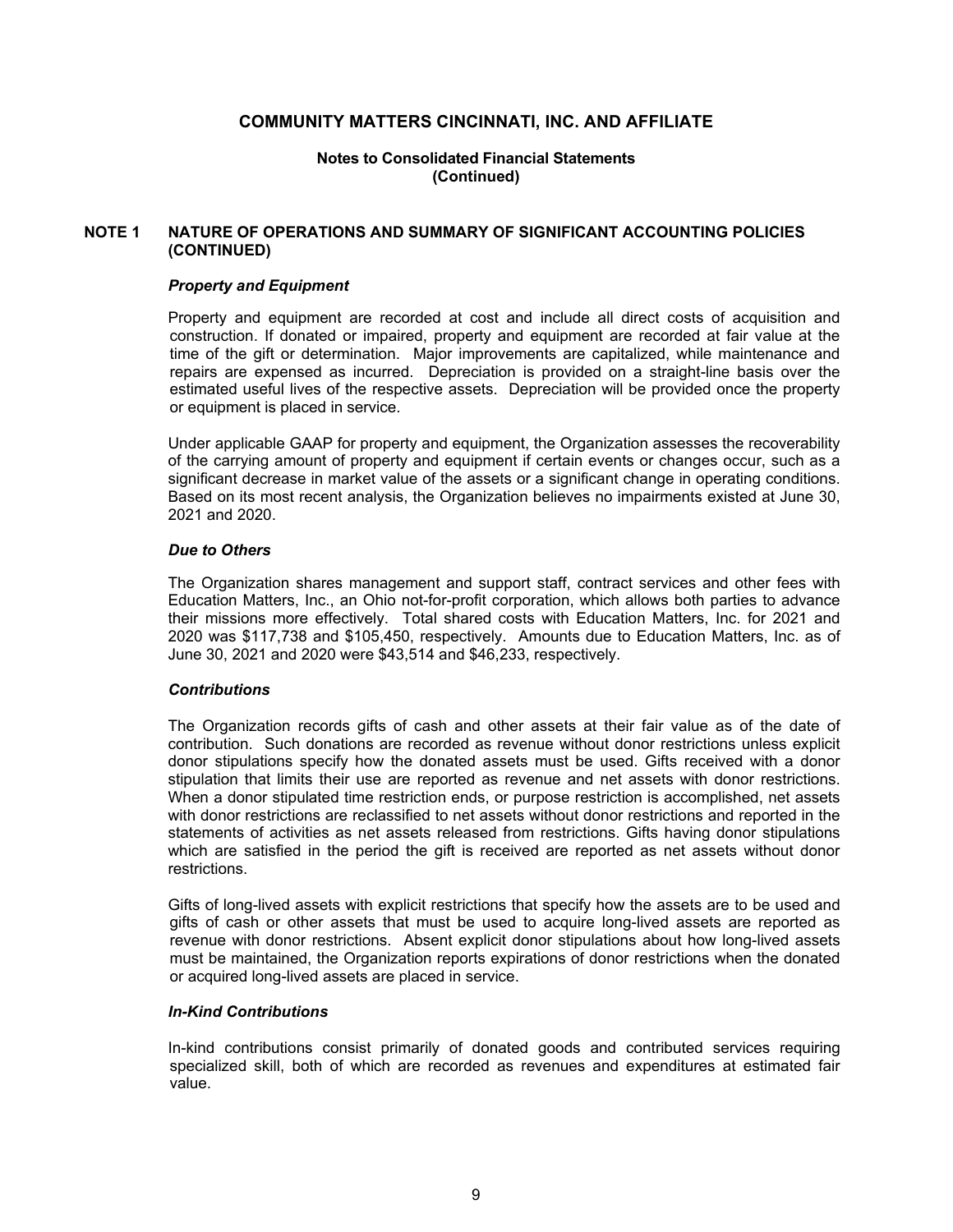#### **Notes to Consolidated Financial Statements (Continued)**

#### **NOTE 1 NATURE OF OPERATIONS AND SUMMARY OF SIGNIFICANT ACCOUNTING POLICIES (CONTINUED)**

#### *Government Grants*

Support funded by grants is recognized as the Organization performs the contracted services or incurs outlays eligible for reimbursement under the grant agreements. Grant activities and outlays are subject to audit and acceptance by the granting agency and, as a result of such audits, adjustment could be required.

 The Organization has grants for which the grantor agencies' promise to give are conditioned upon the Organization incurring certain qualifying expenses under the grant program. At June 30, 2021 and 2020, the Organization has remaining available award balances on conditional government grants of \$6,667 and \$-0-, respectively. These award balances are not recognized as assets and will be recognized as revenue as the conditions are met, generally as qualifying expenses are incurred.

#### *Rental Income*

The Organization rents space and equipment under short-term operating leases. Deposits and payments received in advance of rental term are recognized as deferred rental income in the consolidated statement of activities.

#### *Revenue Recognition*

Revenue from customers is primarily recognized from laundromat services. In 2021, approximately \$35,003 of revenue from laundromat services was recognized at the point in time service was provided to the customer and payment was collected. The amount is included in program service fees on the consolidated statement of activities.

#### *Income Taxes*

 Community Matters Cincinnati, Inc. is exempt from income taxes under Section 501(c)(3) of the Internal Revenue Code and a similar provision of Ohio law. However, it is subject to federal income tax on any unrelated business taxable income. Community Matters Holdings, LLC is treated as a disregarded entity of Community Matters Cincinnati, Inc. for tax purposes and profits and losses pass-through directly to Community Matters Cincinnati, Inc.

 The Organization's IRS Form 990 is subject to review and examination by federal and state authorities. The Organization believes it has appropriate support for any tax positions taken, and therefore, does not have any uncertain income tax positions that are material to the consolidated financial statements.

#### *Functional Classification of Expenses*

 The costs of supporting the various programs and other activities have been summarized on a functional basis in the consolidated statements of functional expenses. Expenses have been classified based upon the actual direct expenditures and cost allocations based upon estimates of time spent by Organization personnel. The most significant allocations are salaries and related expenses, which were allocated based upon estimates of time spent by Organization personnel, and depreciation and occupancy, which were allocated based on an estimate of square footage of space used by function.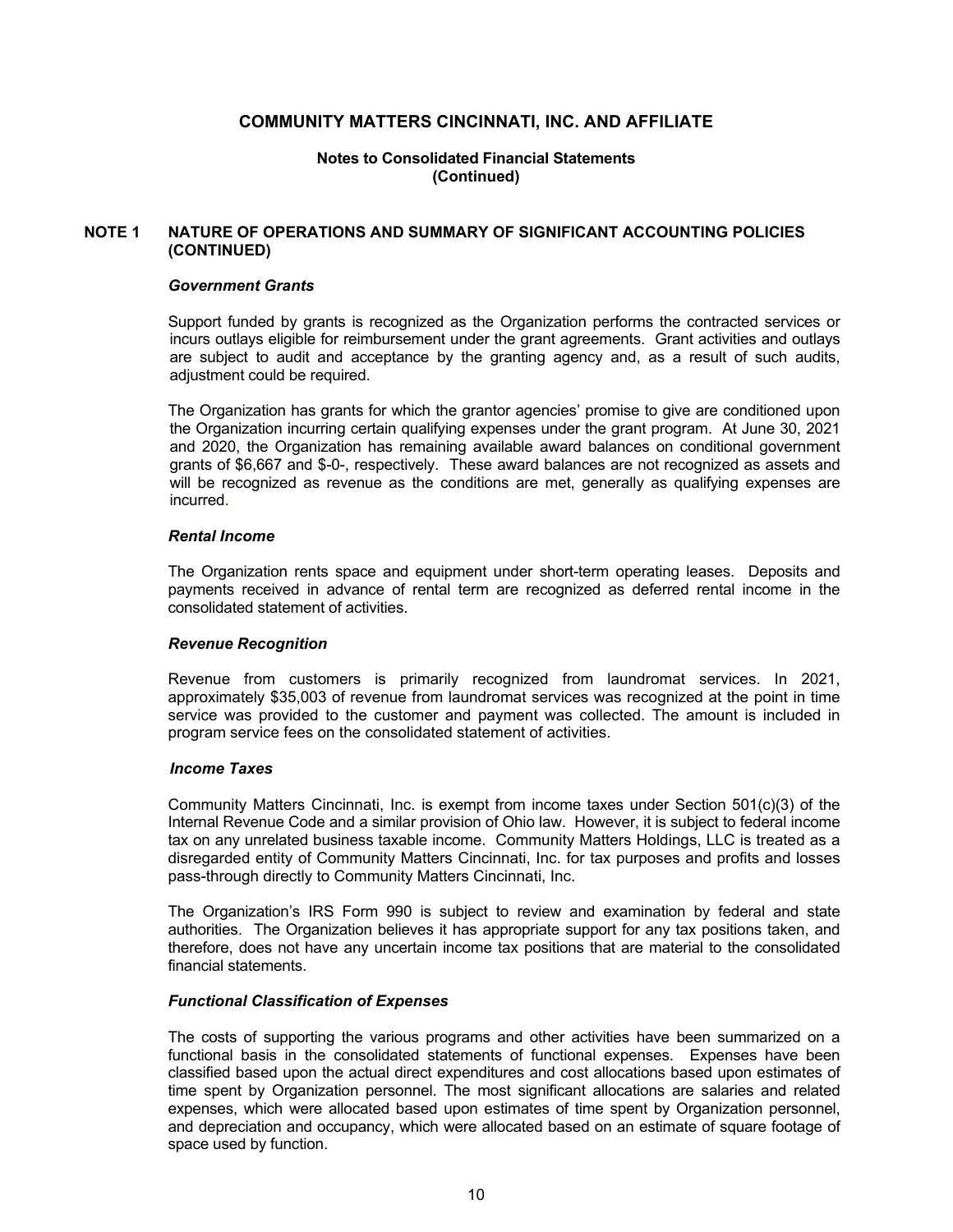#### **Notes to Consolidated Financial Statements (Continued)**

#### **NOTE 1 NATURE OF OPERATIONS AND SUMMARY OF SIGNIFICANT ACCOUNTING POLICIES (CONTINUED)**

#### *Use of Estimates*

 The preparation of consolidated financial statements requires management to make estimates and assumptions that affect the reported amounts of assets, liabilities, revenues and expenses and the disclosure of contingent assets and liabilities in the consolidated financial statements and accompanying notes. Actual results could differ from those estimates.

#### *Effect of Adopting New Accounting Standard*

During 2021, the Organization adopted Financial Accounting Standards Board (FASB) Accounting Standards Update (ASU) 2014-09, *Revenue from Contracts with Customers* ("Topic 606"), which replaces most existing revenue recognition guidance in U.S. GAAP. The ASU also required expanded disclosures relating to the nature, amount, timing, and uncertainty of revenue and cash flows arising from contracts with customers. The Organization adopted the ASU using the modified retrospective approach to all contracts that were not completed as of the beginning of 2021. Results for reporting periods beginning after June 30, 2020 are presented under Topic 606, while prior period amounts and disclosures are not adjusted and continue to be reported under the accounting standards in effect for the prior period. The most significant impact of the adoption of Topic 606 is expanded disclosures for revenue recognition.

#### *Recently Issued Accounting Standards*

In February 2016, the FASB issued ASU 2016-02, *Leases*. The standard requires all leases with terms over 12 months to be capitalized as a right-of-use asset and lease liability on the statement of financial position at the date of lease commencement. Leases will be classified as either finance or operating, which will be relevant for the pattern of expense recognition in the statement of activities. This standard will be effective for the Organization's year ending June 30, 2023.

In September 2020, the FASB issued ASU 2020-07, *Not-for-Profit Entities (Topic 958): Presentation and Disclosure by Not-for-Profit Entities for Contributed Nonfinancial Assets*. This standard increases transparency of contributed nonfinancial assets through enhancements to presentation and disclosure. These include separate presentation in the statement of activities, disaggregation by type, policy and qualitative information about monetization and utilization, description of valuation techniques and inputs used to arrive at a fair value measure, and donor-imposed restrictions associated with the contributed nonfinancial assets. This standard will be effective for the Organization fiscal year ended June 30, 2022.

The Organization is evaluating the impact of these ASUs on its consolidated financial statements.

#### *Reclassifications*

Certain amounts were reclassified in 2020 to conform to the 2021 presentation.

#### *Subsequent Events*

 In preparing its consolidated financial statements, the Organization has evaluated events subsequent to the statement of financial position date through November 5, 2021, which is the date the consolidated financial statements were available to be issued.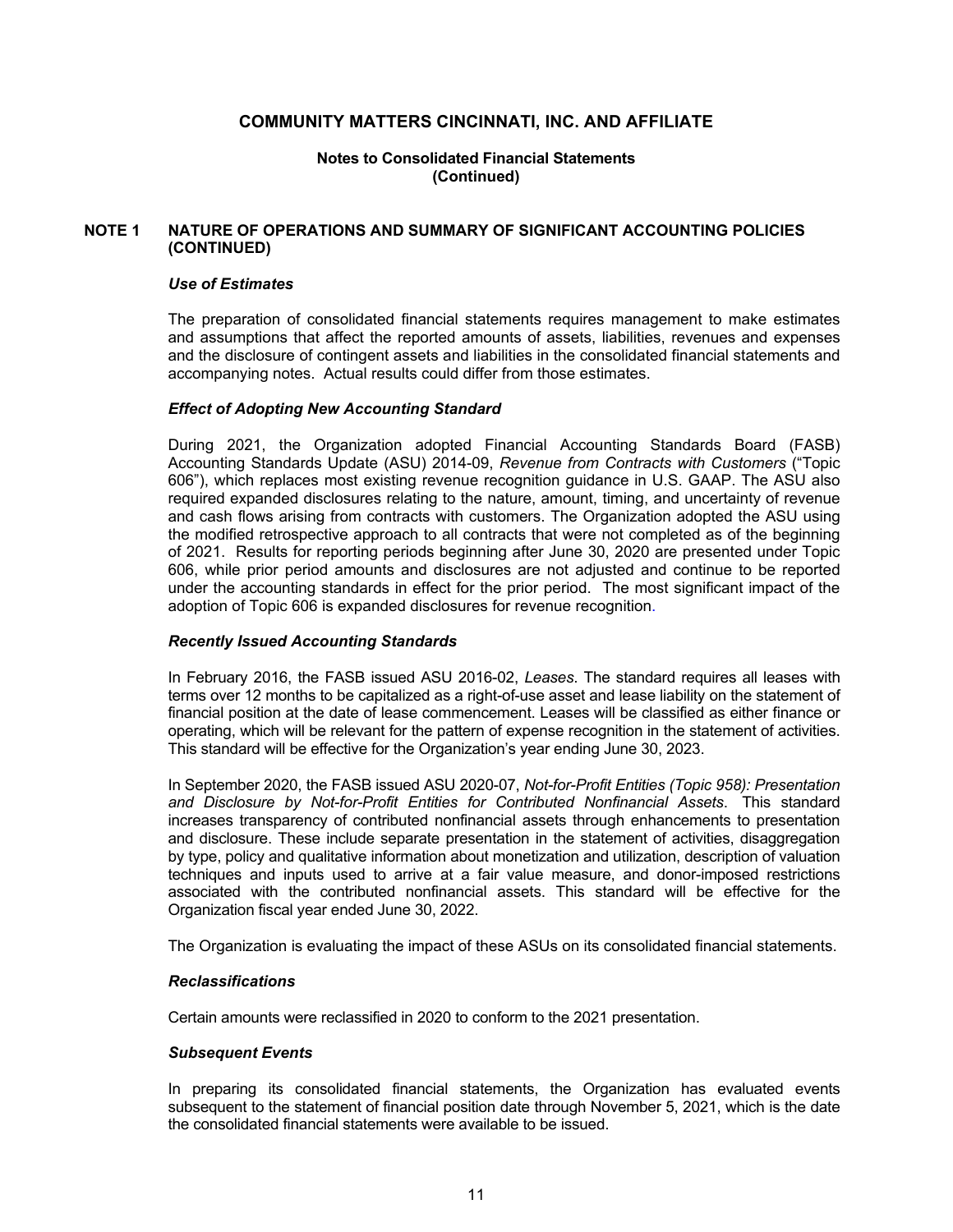#### **Notes to Consolidated Financial Statements (Continued)**

## **NOTE 2 LIQUIDITY AND AVAILABILITY**

The Organization's financial assets available within one year of the statement of financial position date for general expenditures, that is, without donor or other restrictions limiting their use, are as follows as of June 30:

|                                                                                                                             | 2021 |           |   | 2020     |
|-----------------------------------------------------------------------------------------------------------------------------|------|-----------|---|----------|
| Cash                                                                                                                        | \$   | 290.343   | S | 166.989  |
| Grants receivable                                                                                                           |      | 166,384   |   | 23.492   |
| Other receivables                                                                                                           |      | 52.056    |   | 10.442   |
| Other assets                                                                                                                |      | 2,914     |   | 3,079    |
| Financial assets, at year-end                                                                                               |      | 511,697   |   | 204,002  |
| Less financial assets unavailable for general expenditures due<br>to: Restricted by donor with time or purpose restrictions |      | (270,654) |   | (92,142) |
| Financial assets available to meet general expenditures                                                                     |      | 241,043   |   | 111,860  |

As part of the Organization's liquidity management, it is policy to maintain financial assets to be available as general expenditures, liabilities and other obligations come due. In addition, the Organization has access to a \$25,000 line of credit to meet financial needs (see Note 5).

# **NOTE 3 GRANTS RECEIVABLE**

Grants receivable at June 30 consisted of the following:

|                                       |   | 2021    |    |        |
|---------------------------------------|---|---------|----|--------|
| Jacob G. Schmidlapp Trust             | S | 100,000 | \$ |        |
| City of Cincinnati                    |   | 33,333  |    |        |
| United Way                            |   | 15,919  |    |        |
| <b>Santa Maria Community Services</b> |   | 15,616  |    | 18,400 |
| Other                                 |   | 1,516   |    | 5,092  |
|                                       | S | 166.384 | \$ | 23.492 |

All grants receivable are expected to be received within one year of the consolidated statement of financial position date for both 2021 and 2020.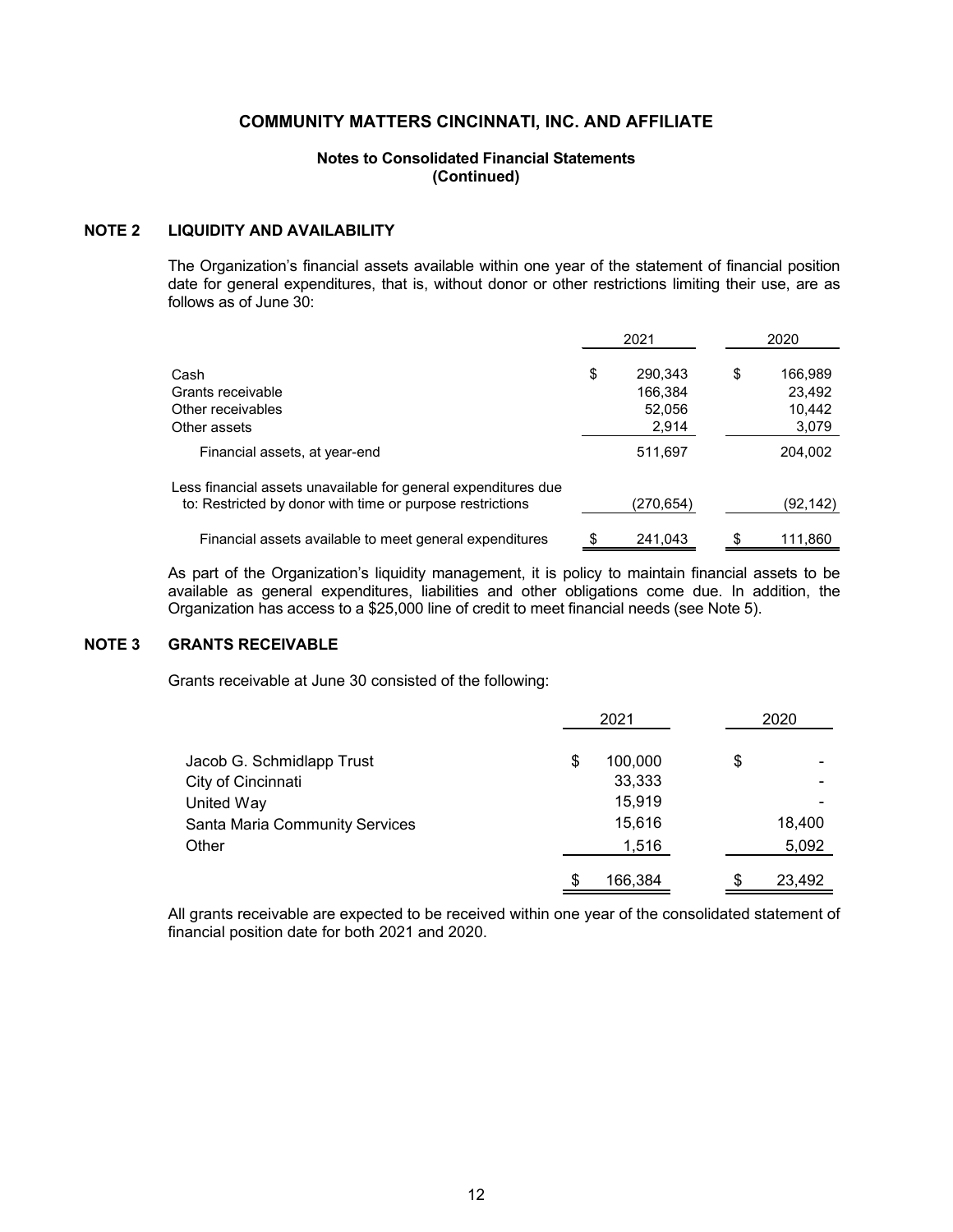#### **Notes to Consolidated Financial Statements (Continued)**

### **NOTE 4 PROPERTY AND EQUIPMENT**

Property and equipment as of June 30 consisted of the following:

|                               | 2021               | 2020               |
|-------------------------------|--------------------|--------------------|
| <b>Buildings</b>              | \$<br>385,010      | \$536,974          |
| Leasehold improvements        | 110,213            | 111,213            |
| Equipment and vehicles        | 175,991            | 175,991            |
| Less accumulated depreciation | 671,214<br>201,522 | 824,178<br>184,111 |
|                               | 469,692            | 640,067            |
| Land                          | 67,210             | 79,000             |
| Construction in progress      | 35,035             | 35,035             |
|                               | 571,937<br>\$      | \$754,102          |

At June 30, 2021, the Organization planned to sell its properties at 2122 and 2131 Saint Michael Street in Cincinnati Ohio during the next fiscal year. These properties sold on July 27, 2021 for a combined sale price of \$143,431. No gain or loss on the assets held for sale has been recognized as of June 30, 2021 or 2020. The carrying amount of major classes of assets classified as held for sale consisted of the following at June 30:

|                               | 2021          | 2020                           |
|-------------------------------|---------------|--------------------------------|
| <b>Buildings</b>              | 129,053<br>\$ | \$<br>$\overline{\phantom{0}}$ |
| Less accumulated depreciation | 20,113        |                                |
|                               | 108,940       |                                |
| Land                          | 9,230         |                                |
|                               | 118,170<br>S  | \$<br>-                        |

#### **NOTE 5 LINE OF CREDIT**

The Organization has a \$25,000 on-demand line of credit that bears interest the bank's Prime Rate plus 2.2% (5.5% as of June 30, 2021 and 2020). As of June 30, 2021 and 2020, there was no balance outstanding on the line of credit. The line of credit is guaranteed by the President of the Board of Directors.

### **NOTE 6 NOTES PAYABLE**

During 2016, the Organization entered into an unsecured term note for \$100,000. The note has a fixed interest rate of 3% per annum with principal payments commencing on April 1, 2017 and all unpaid principal and interest due on January 1, 2021. The balance at June 30, 2021 and 2020 was \$-0- and \$56,582, respectively.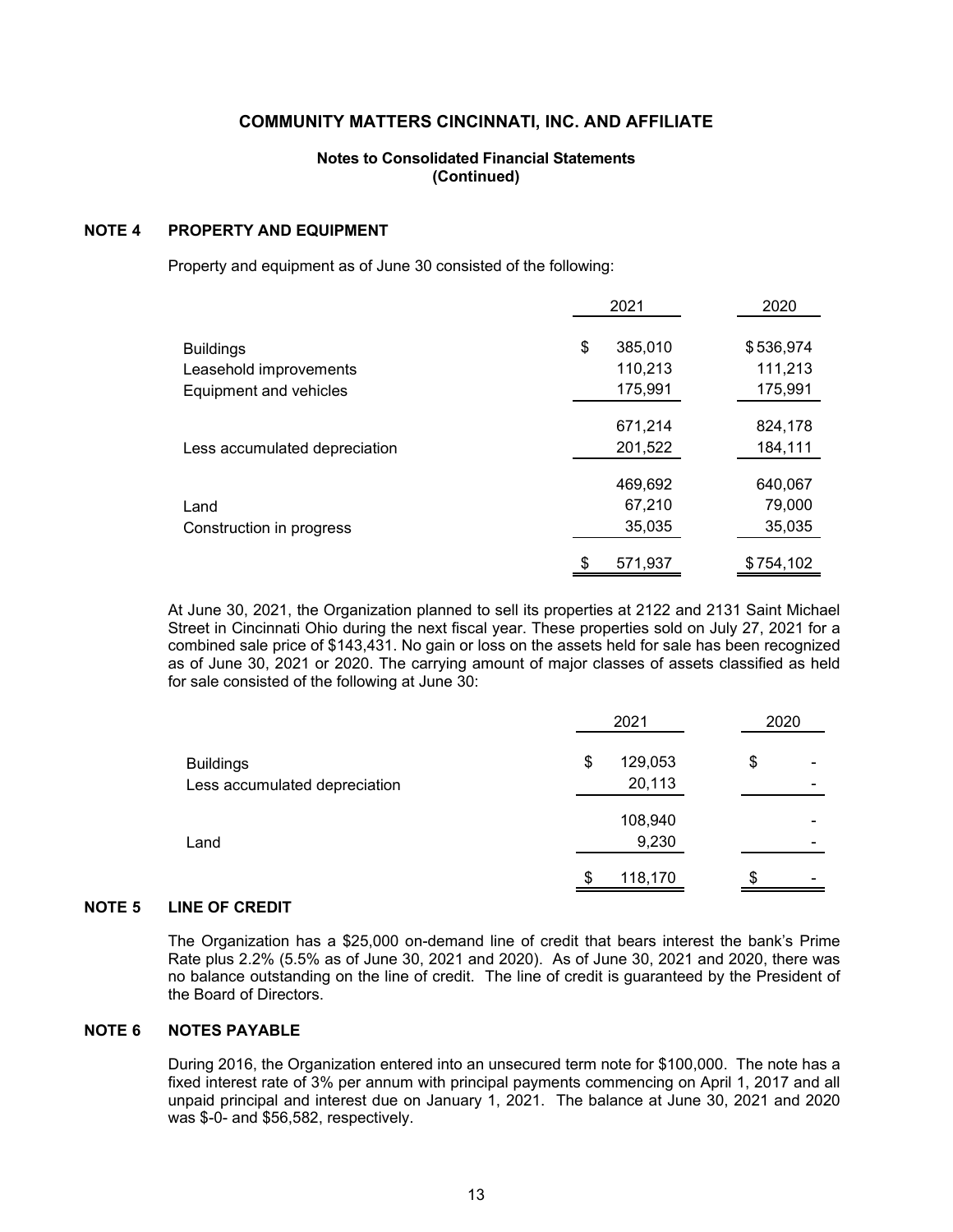#### **Notes to Consolidated Financial Statements (Continued)**

#### **NOTE 6 NOTES PAYABLE (CONTINUED)**

During 2017, the Organization entered into a term note for \$105,150 with a maturity date of August 1, 2031. The Organization is jointly and severally liable for the debt with Education Matters, Inc. The note has a fixed interest rate of 5.375% per annum with monthly interest-only payments required through August 31, 2021. Beginning September 1, 2021, the interest rate will be recalculated to a fixed rate based on the greater of (1) United States Treasury obligations with a maturity date of August 1, 2031 plus 2.00%, and (2) 5.00% ("Recalculated Rate") and monthly principal payments will be required based on amortizing the remaining principal balance over 120 months. Commencing on September 1, 2026, the interest rate will be recalculated using the Recalculated Rate and will be fixed through note maturity. The balance of the note at both June 30, 2021 and 2020 was \$105,150.

During 2017, the Organization entered into a term note for \$34,850 with a maturity date of August 1, 2021. The Organization is jointly and severally liable for the debt with Education Matters, Inc. The note has a fixed interest rate of 5.375% per annum with monthly principal and interest payments. The balance at June 30, 2021 and 2020 was \$661 and \$8,363, respectively.

On April 30, 2020, the Organization qualified for and received a loan pursuant to the Paycheck Protection Program, a program implemented by the U.S. Small Business Administration (SBA) under the Coronavirus Aid, Relief, and Economic Security Act, from a qualified lender (the "PPP Lender"), for an aggregate principal amount of \$60,100 (the "PPP Loan"). The PPP Loan bears interest at a fixed rate of 1.0% per annum, with the first six months of interest deferred, has a term of two years, and is unsecured and guaranteed by the U.S. Small Business Administration. The principal amount of the PPP Loan is subject to forgiveness under the Paycheck Protection Program upon the Organization's request to the extent that the PPP Loan proceeds are used to pay expenses permitted by the Paycheck Protection Program, including payroll costs, covered rent and mortgage obligations, and covered utility payments incurred by the Organization. The Organization elected to apply debt guidance pursuant to Accounting Standards Codification 470 to recognize the PPP Loan as debt until legally forgiven and made a policy election to classify the full amount of the PPP Loan as long-term debt. On February 14, 2021, the Organization received notification from the PPP Lender that the PPP Loan was fully forgiven, at which point the Organization recognized a gain from extinguishment of debt in the consolidated statement of activities. The outstanding balance for this note payable was \$-0- and \$60,100 as of June 30, 2021 and 2020, respectively.

Debt issuance costs consisting of closing and financing costs totaled \$6,239 as of both June 30, 2021 and 2020, respectively. These costs are amortized using the straight-line method over the term of the loans. For the years ended June 30, 2021 and 2020, amortization of the debt issuance costs in the amount of \$416, in both years respectively, has been recorded as interest expense. Accumulated amortization as of June 30, 2021 and 2020 totaled \$2,011 and \$1,595, respectively.

Notes payable were as follows as of June 30:

|                                       | 2021 |         |  | 2020    |  |  |
|---------------------------------------|------|---------|--|---------|--|--|
| Total notes payable principal amount  | æ.   | 105.811 |  | 230,195 |  |  |
| Less: unamortized debt issuance costs |      | (4,228) |  | (4,644) |  |  |
|                                       |      | 101,583 |  | 225,551 |  |  |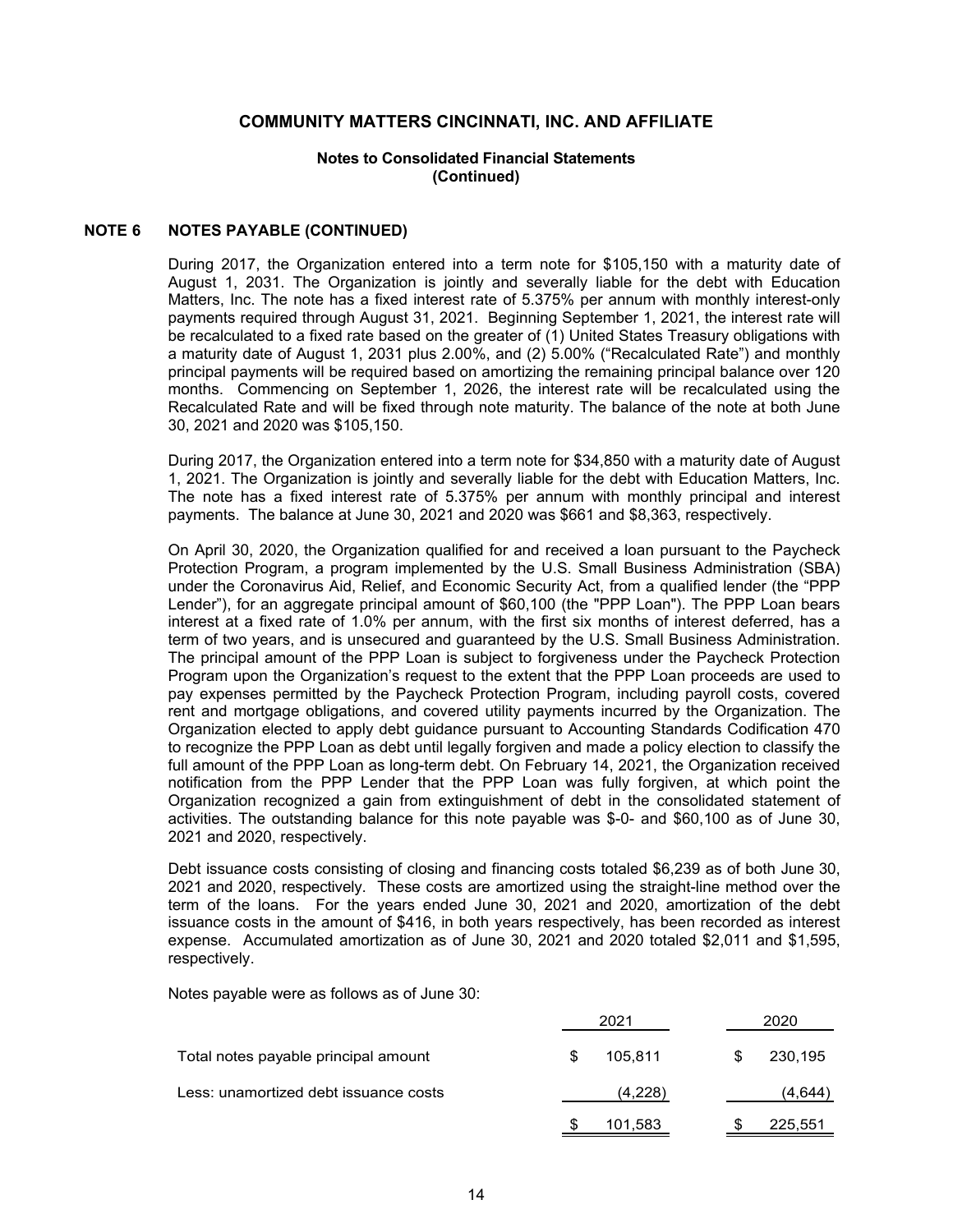#### **Notes to Consolidated Financial Statements (Continued)**

## **NOTE 6 NOTES PAYABLE (CONTINUED)**

Future minimum principal maturities of the notes over the next five years are as follows as of June 30, 2021:

| 2022       | \$<br>7,433 |
|------------|-------------|
| 2023       | 8,536       |
| 2024       | 9,007       |
| 2025       | 9,503       |
| 2026       | 10,226      |
| Thereafter | 61,106      |
|            |             |
|            | 105,811     |
|            |             |

# **NOTE 7 NET ASSETS WITH DONOR RESTRICTIONS**

Net assets with donor restrictions are restricted for the following purposes as of June 30:

|                                               | 2021          | 2020         |
|-----------------------------------------------|---------------|--------------|
| Subject to expenditure for specified purpose: |               |              |
| Lower Price Hill Thrives project              | \$<br>175,000 | \$           |
| Opportunity hub                               | 51,534        | 58,400       |
| Washing well                                  | 26,470        | 29,000       |
| Community engagement                          | 14,650        | 3,430        |
| Other                                         | 3,000         | 1,312        |
|                                               | \$<br>270,654 | \$<br>92,142 |

Net assets were released from donor restrictions by incurring expenses satisfying the restricted purposes or the occurrence of other events specified by donors as follows:

|                                   | 2021         |    | 2020   |
|-----------------------------------|--------------|----|--------|
| Purpose restriction accomplished: |              |    |        |
| Opportunity hub                   | \$<br>38,400 | \$ | 45,783 |
| Washing well                      | 4,000        |    | 1,000  |
| Community engagement              | 3,200        |    | 4,968  |
| Other                             | 1,312        |    | 4,719  |
| Sanctuary arts                    |              |    | 30,000 |
| Community transportation          |              |    | 2,128  |
|                                   | \$<br>46,912 | \$ | 88,598 |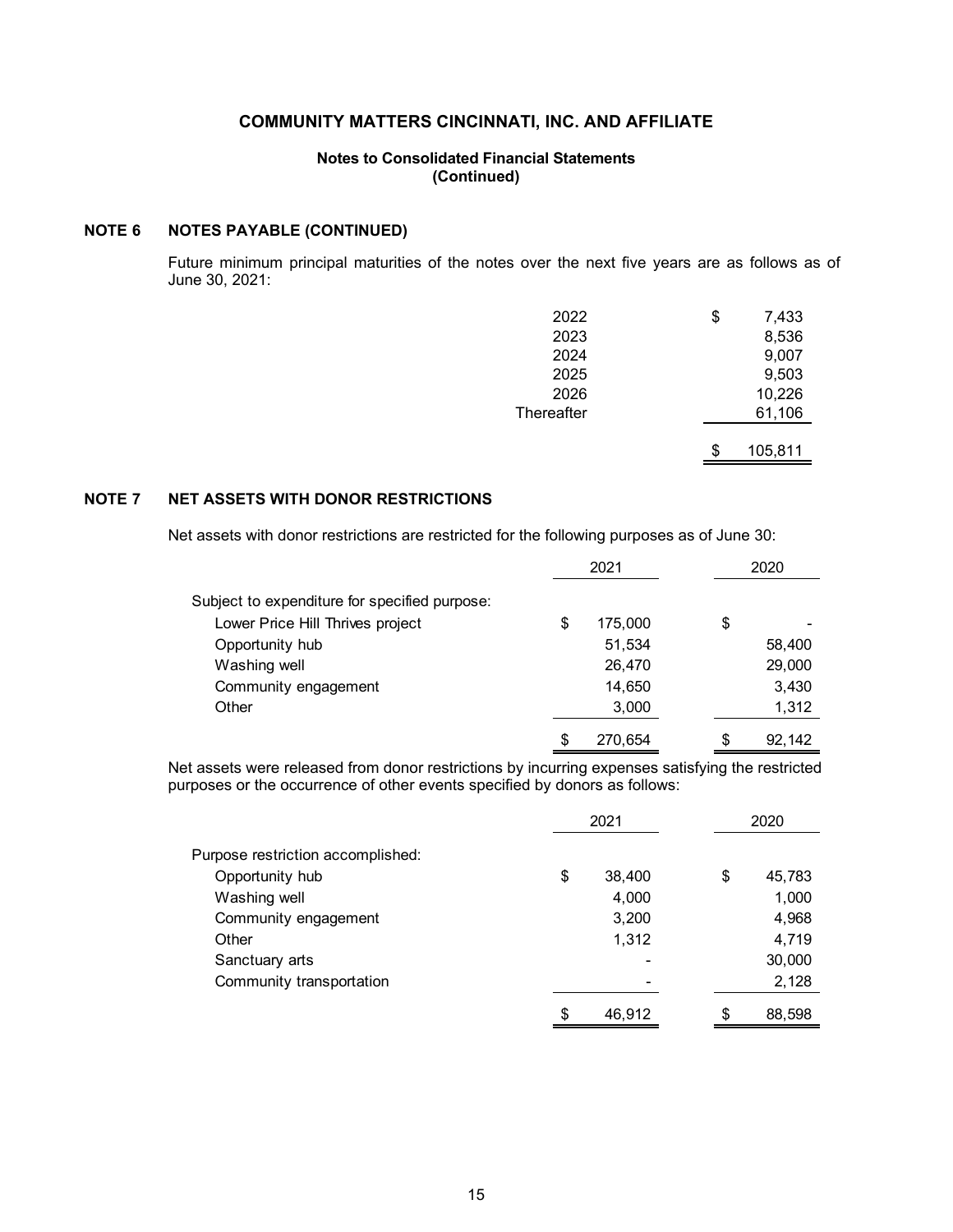#### **Notes to Consolidated Financial Statements (Continued)**

#### **NOTE 8 OPERATING LEASE**

On September 25, 2015 the Organization began leasing space at 2104 St. Michael Street under a nine and one half year operating lease. Lease payments are set forth in the agreement and are payable in quarterly installments during the lease year. Occupancy expense recognized in 2021 and 2020 related to the lease payments was \$83,180 and \$83,181, respectively.

Future minimum rental payments as of June 30, 2021 are as follows:

| 2022 | \$<br>83,182  |
|------|---------------|
| 2023 | 83,182        |
| 2024 | 83,182        |
| 2025 | 62,387        |
|      |               |
|      | \$<br>311,933 |

#### **NOTE 9 COVID-19 PANDEMIC**

On March 11, 2020, the World Health Organization ("WHO") recognized COVID-19 as a global pandemic, prompting many national, regional and local governments to implement preventative or protective measures, such as travel and business restrictions, temporary store closures, and wide-sweeping quarantines and stay-at-home orders. As a result, COVID-19 and the related restrictive measures have had a significant adverse impact upon many sectors of the economy. Consequently, there was disruption in the Organization's programs in 2020 and 2021.

The COVID-19 pandemic remains a rapidly evolving situation. The extent of the impact of COVID-19 on the Organization's business and financial results will depend on future developments, including the duration and spread of the outbreak within the market in which the Organization operates and the related impact on consumer confidence and spending, all of which are highly uncertain.

#### **NOTE 10 BUSINESS COMBINATION**

The Organization acquired the assets of Healthy Homes Block By Block (HHBBB) on June 30, 2021. The acquisition was made to further its purpose of investing in a thriving and more just Price Hill community. The transaction was accounted for using the acquisition method, with the acquired assets recorded at their estimated fair values as of the acquisition date. The Organization received cash with a fair value of \$71,417 and recognized an inherent contribution for the same amount as the Organization did not exchange any consideration in the transaction. Costs related to the acquisition have been charged directly to operations and are included in the statement of activities.